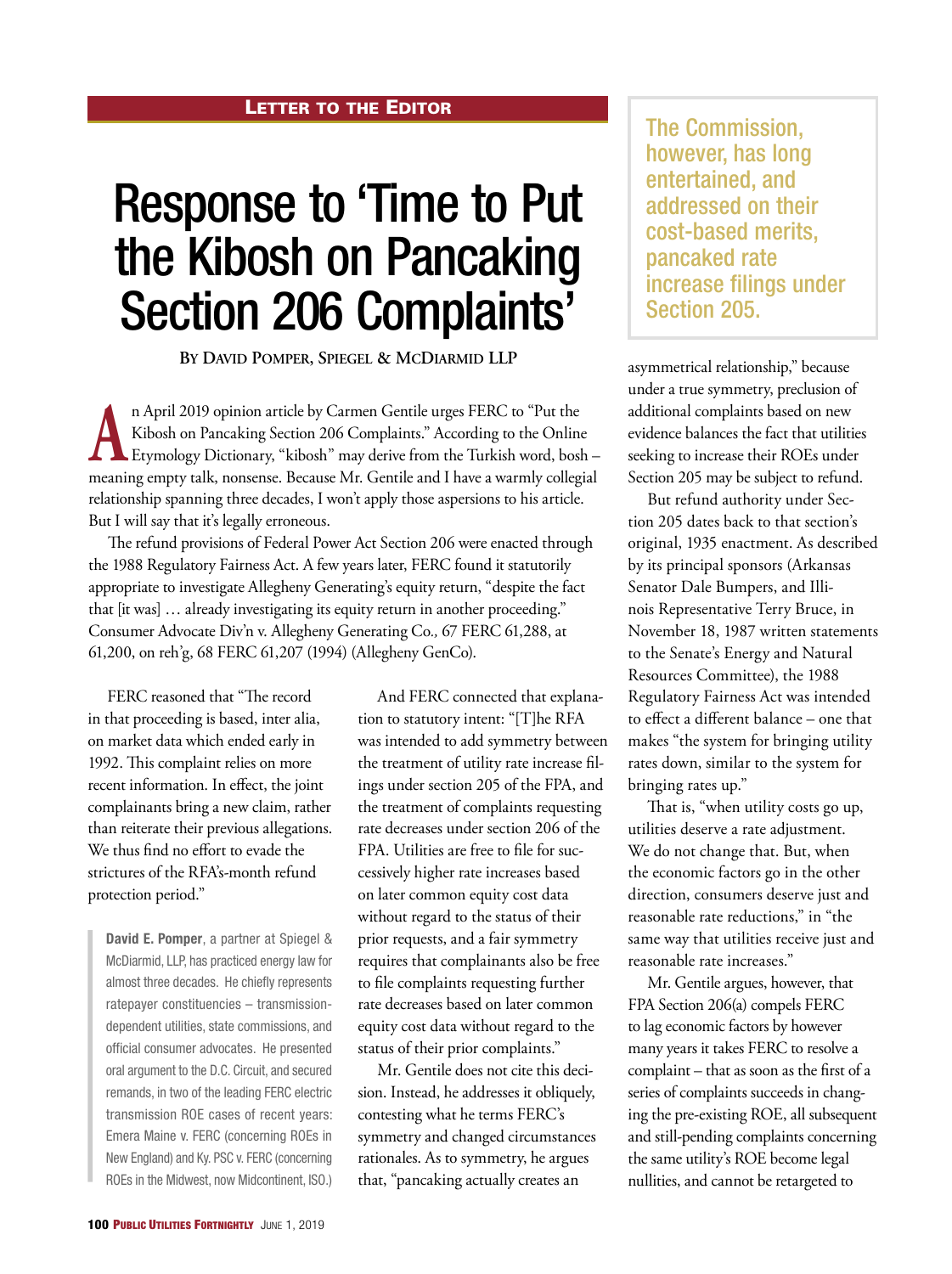| <b>HYPOTHETICAL PANCAKING COMPARISON</b><br><b>Fig. 1</b> |      |              |                                      |                         |                                           |                     |                                              |
|-----------------------------------------------------------|------|--------------|--------------------------------------|-------------------------|-------------------------------------------|---------------------|----------------------------------------------|
|                                                           | Case | <b>Filed</b> | <b>Decided</b><br>$(Field + 32 mo.)$ | <b>Refund Period</b>    | <b>ROE When</b><br><b>Complaint Filed</b> | <b>Study Period</b> | <b>Study Period</b><br><b>Cost of Equity</b> |
|                                                           | А    | July 1, 2012 | Mar. 1, 2015                         | July 2012-Sept.<br>2013 | 11.0%                                     | Apr.-Sept. 2013     | 10%                                          |
|                                                           | B    | Oct. 1, 2013 | June 1, 2016                         | Oct. 2013-Dec.<br>2014  | 11.0%                                     | July-Dec. 2014      | 9.5%                                         |
|                                                           | C    | Jan. 1, 2015 | Aug. 1, 2017                         | Jan. 2015- Mar.<br>2016 | 11.0%                                     | Oct. 2015-Mar. 2016 | 9.0%                                         |
|                                                           |      |              |                                      |                         |                                           |                     |                                              |

address the revised ROE that is set in response to the first complaint.

This argument relies on a fatally flawed reading of the penultimate sentence of FPA Section 206(a), which directs that, "Any complaint or motion of the Commission to initiate a proceeding under this section shall state the change or changes to be made in the rate ... *then in force*, and the reasons for any proposed change or changes therein."

The statutory text speaks only of what must be stated when *initiating* a Section 206 proceeding. Mr. Gentile, however, reads it as implying that if the existing rate identified in this statement changes, the proceeding becomes a legal nullity.

But a parallel requirement to state what rate is in force at the time a rate change proceeding is initiated appears in Section 205(d), which provides that notice of Section 205 rate changes "shall be given by filing with the Commission new schedules stating plainly the change or changes to be made in the schedule *then in force*."

The relevant text of Sections 205(d) and 206(a) is virtually identical. The principal difference is that Section 206(a) omits the adverb "plainly," suggesting that the statement requirement of Section 206 is, if anything, less stringent than that of Section 205.

Thus, if it were the case that a rate change made in one proceeding nullifies all unresolved rate change filings that had identified the rate thereby

superseded as the pre-existing rate, then that rule would have to apply symmetrically to Sections 205 and 206.

The Commission, however, has long entertained, and addressed on their cost-based merits, pancaked rate increase filings under Section 205.

Indeed, Mr. Gentile has made such filings. For example, Opinion No. 53, Boston Edison Co., 8 FERC 61,077 at 61,277 (1979) addressed – on the merits – the third of four pancaked rate increase filings.

embodies instead the modern practice of following the evidence to do substantial justice, and provides for evidencebased ROE reductions under Section 206 even in cases that began under Section 205: "If the proceedings here satisfied in substance the requirements of § 206(a), it would seem immaterial that the investigation was begun as one into the reasonableness of the proposed rate, rather than the existing contract rate." FPC v. Sierra Pacific Power Co*.*, 350 U.S. 348, 353 (1956).

## Barring pancaked complaints would further undermine Congressional intent, and would increase FERC's regulatory burdens.

The statutory language and history discussed above make clear that the Commission must symmetrically consider the cost-based merits of Section 206 rate decrease filings.

More fundamentally, modern legal practice has long rejected demurrer pleading rules that focus on complaintwording formalisms. In Conley v. Gibson*,* 355 U.S. 41, 48 (1957), the Supreme Court explained that "The Federal Rules reject the approach that pleading is a game of skill in which one misstep by counsel may be decisive to the outcome, and accept the principle that the purpose of pleading is to facilitate a proper decision on the merits."

In a foundational FPA case, the Supreme Court held that the statute

Section 206 requirements are satisfied in substance where complaints seeking to reduce the allowed ROE to the equity-cost level provide adequate notice that such reduction is at issue, even if, over the course of extended FERC proceedings, the pre-remedy rate has changed. Bedrock FPA case law thus rejects Mr. Gentile's theory, under which a statement of the last-filed rate made at the outset of a Section 206 proceeding would preclude applying the evidence developed therein to support reduction of a subsequent rate.

As to the other prong of Allegheny Genco – its reasoning that evidence of changed financial market circumstances justifies a second complaint – Mr. Gentile claims that FERC's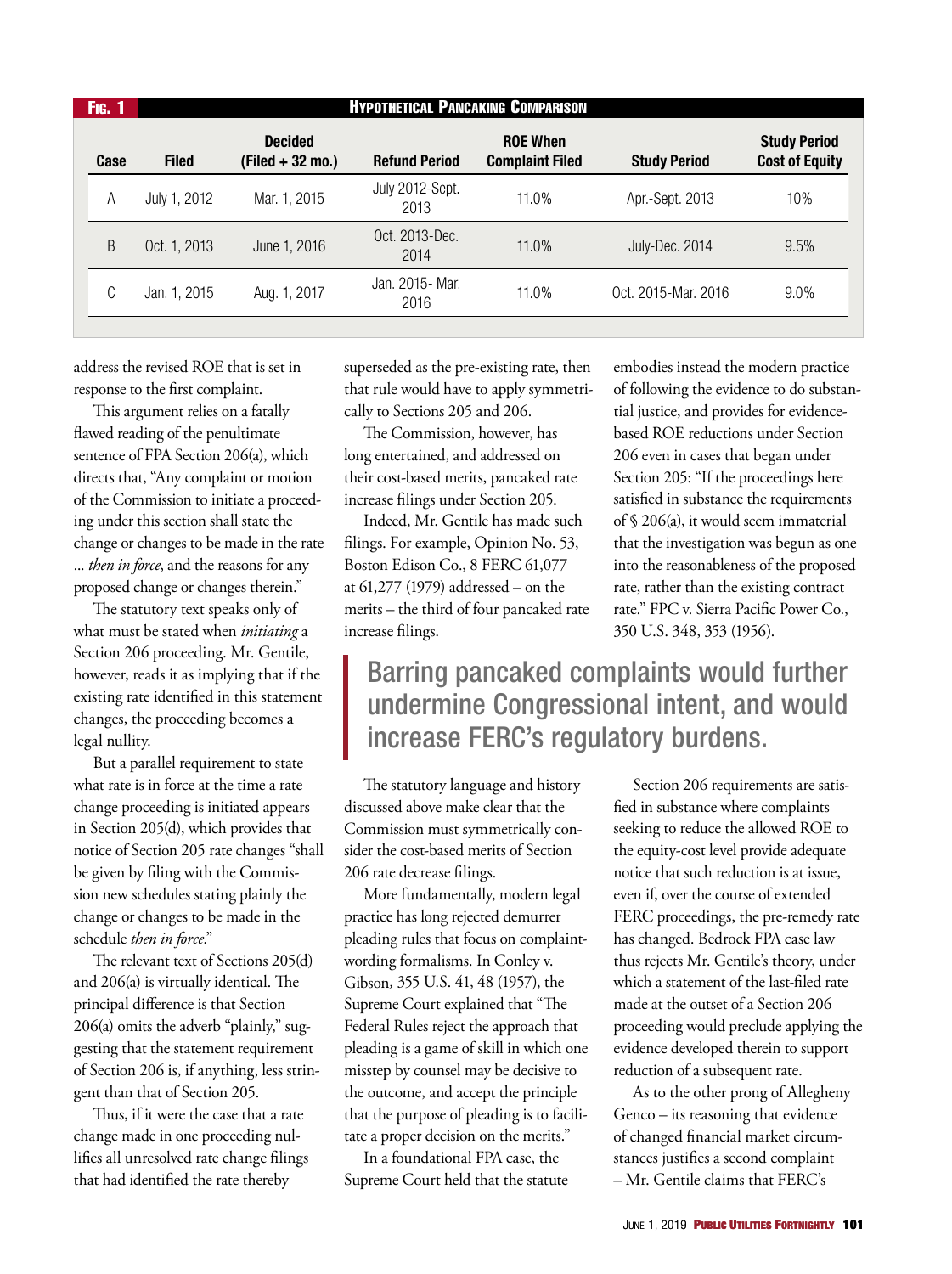reasoning "could not apply to multiple complaints against an ROE which is the same in all periods."

This claim contradicts his other theory – which maintains, as discussed above, that granting a first complaint changes the allowed ROE to something not identified in the pleading that initiated a subsequent second complaint. In any case, the changed circumstances issue is not whether the prior ROE has changed; it is whether the cost of equity has changed.

In that regard, consider Mr. Gentile's hypothetical example, in which Complaints A, B, and C, each concerning the same utility's ROE, are filed at fifteen-month intervals. Figure One reproduces that hypothetical and adds the seven shaded entries in order to clarify the issues.

The penultimate column reflects the fact that for each complaint, FERC would apply a different six-month study period to find cost of equity. See, Belmont Municipal Light Department et al. v. Central Maine Power Co. et al*.*, 162 FERC 61,035, P 12 (2018).

See Figure One.

As in the original hypothetical, FERC's decision on Complaint A, issued March 1, 2015 (thirty-two months after A was filed), reduces utility's ROE from 11 percent to 10 percent, based on the equity cost found for April-September 2013. Correspondingly later, FERC finds that equity cost 9.5 percent during the Complaint B study period (July-December 2014), and 9 percent during the Complaint C study period (October 2015-March 2016).

As Allegheny GenCo held, the question of what equity cost during each of these distinct study periods cannot be resolved without considering on their merits Complaints B and C. The finding that equity cost 10 percent during the Complaint A study period in mid-2013 does not resolve the question whether equity cost less than 10 percent during the later study periods of Complaints B and C.

The effect of dismissing those complaints on Mr. Gentile's spurious grounds would be to leave consumers paying ROEs of 11 percent and 10 percent for October 2013-February 2015, and March 2015 forward, respectively, even though the cost of equity for the associated study periods was 9.5 percent and 9 percent.

That outcome would fail to honor the Congressional intent, as quoted above, that "when the economic factors decline, consumers deserve just and reasonable rate reductions."

what today's pancaking fuss was all about. So, let's record its origin here. Under FERC Opinion No. 531 and its application in subsequent cases, allowed ROEs would have been set above the central indication of empirical costof-equity methods, until such time as undefined anomalous financial market conditions had dissipated, sometime in "the very near future." See Opinion No. 531, PP 129-130 & n.285. The D.C. Circuit vacated that ruling because it was arbitrary and capricious. See Emera Maine v. FERC, 854 F3rd 9, 28-31 (D.C. Cir. 2017).

Since then, FERC seems to have

## FERC should stop placing undue significance on the erratic, largely random level of the highest proxy result among dozens.

Barring pancaked complaints would further undermine Congressional intent, and would increase FERC's regulatory burdens, by giving Section 206 respondents every incentive to litigate and delay the resolution of complaints.

The 1988 Regulatory Fairness Act legislative history noted that because the original version of Section 206 offered rate reductions only prospectively from the end of litigation, respondents were incented to litigate complaints, slowly, regardless of their merits. See, S. Rep. No. 100-491 at 3.

The same undesired incentive would apply if the pendency of one complaint precluded the filing of a second complaint. Where Mr. Gentile hopes that, "eliminating pancaking will facilitate speedier decisions by allowing litigants and FERC to concentrate on one disputed ROE at a time," experience teaches that if the pendency of one complaint confers immunity to any further complaint, parties benefited by the immunity will find ways to prolong it.

Mr. Gentile concludes with the thought that future parties may wonder abandoned the anomaly theory and the associated above-center placement of allowed ROEs. See, e.g., Coakley v. Bangor Hydro-Elec. Co*.,* 165 FERC 61,030, P 44 (2018). But while it was extant, ratepayer representatives had every reason to file follow-on complaints, in order to test whether, as of the later study period associated with a subsequent complaint, the anomaly had ended such that allowed ROEs would again reflect the empirical center.

With Opinion No. 531 no longer posing an obstacle, the statutory way to discourage unmeritorious follow-on complaints, without improperly burdening meritorious ones, is straightforward.

FERC should stop placing undue significance on the erratic, largely random level of the highest proxy result among dozens; avoid the temptation to reverse-engineer its stated approach so as to rationalize a result determined by other means; and adhere consistently to an empirical approach that accurately estimates what utility equity costs at any given time.

ROE litigation at FERC isn't cheap,